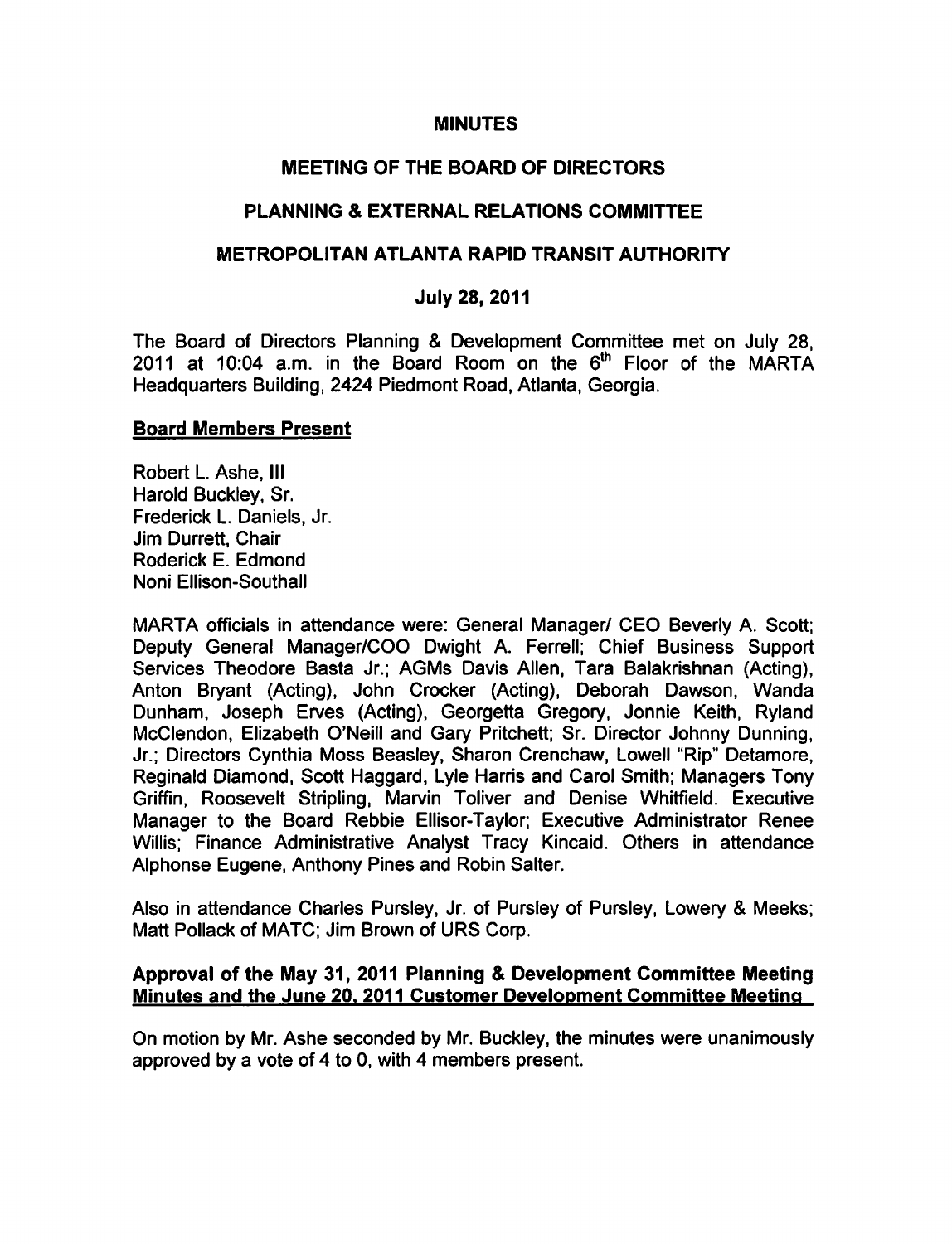#### **Planning & Development Committee** 7/28/11 Page

### Briefing - FY 2012 Fare Media Update

Mr. Griffin presented a FY 2012 Fare Media Update  $-$  the materials and medium that will be used to effectively communicate the Board-approved fare increases effective October 2, 2011. The Authority will communicate the following changes to Breeze: (1) stored balance maximum will increase to \$300 from \$100 and (2) Breeze tickets will no longer be sold at RideStores. All of MARTA's usual communication channels will be used in addition to newspaper and radio. While initial communications commenced following Budget approval, fare changes communication will commence August 15, 2011.

#### Electronic Media

- MARTA Website
- Social Media
- Signpost (electronic signs in stations)
- **•** Emails
- TV screens on trains

### Printed Materials

- Seat drops/flyers
- Fare cards in stations
- RideStore signs/posters
- Reduced fare booklet
- System maps
- Bus stop panels
- Rail & Bus schedules
- Mobility fare cards
- Mobility postcards
- Transit Times publication

### Audio Messages

- Bus & Rail announcements
- Message on x.5000 call center number  $\bullet$

### External Media

- Press Releases
- Newspaper ads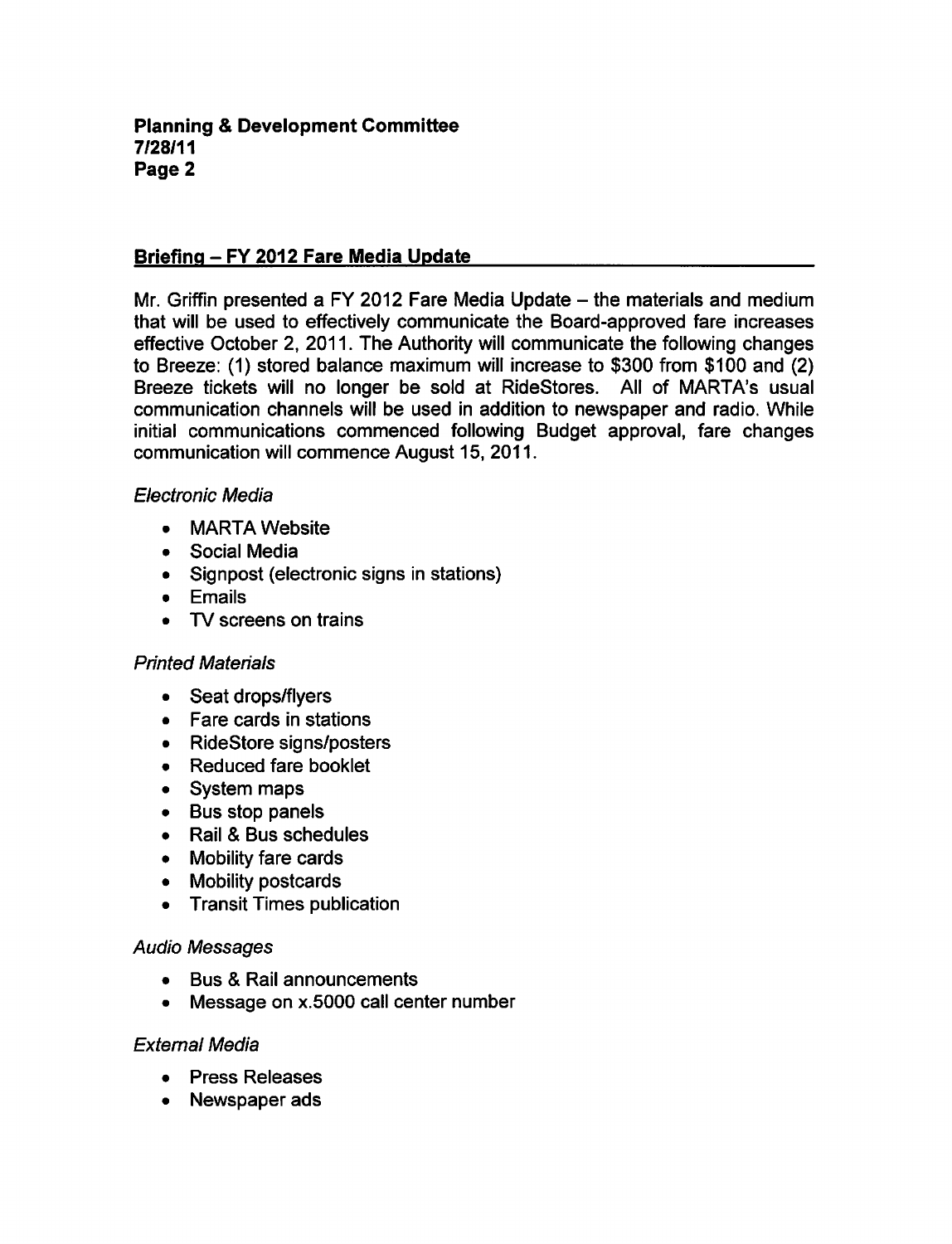• Radio announcements

### Briefing 2010 Transportation Investment Act (TIA) and Referendum Campaign Update

Mr. Haggard briefed the Committee on the 2010 Transportation Investment Act (TIA) and Referendum Campaign.

- The next meeting of the Atlanta Regional Roundtable's Executive Committee is scheduled for August  $4<sup>th</sup> - 9:00$  a.m. at the Atlanta Regional Commission (ARC)
- The Committee met on July 21 $st$ , following a longer meeting of the full Roundtable on July 7<sup>th</sup>
- At the request of the Executive Committee, ARC staff produced a "semiconstrained" list of projects, totaling approximately \$12B, which it released on July 7<sup>th</sup>
- ARC staff further released three scenarios at the July  $21^{st}$  meeting, which were produced according to a highway-emphasis approach, a balanced approach and a transit-emphasis approach
	- The Executive Committee has yet to discuss these scenarios at any public meeting
	- o From a transit prospective, the projects are somewhat different from the ones contained in the original July  $7<sup>th</sup>$  semi-constrained list  $-$  for example, the Clifton Corridor Project, which was contained in its entirety (\$1.1B), was pared back to no more than \$50M in the three scenarios; additional variations occur throughout the lists
- At the July 21<sup>st</sup> meeting, the Executive Committee directed the staffs of the various agencies to meet and make recommendations regarding some of the technical and financial assumptions built into the cost estimates for the projects – a meeting was convened on July  $27<sup>th</sup>$  of the technical staffs for this purpose
- The Executive Committee has only two meetings (August  $4<sup>th</sup>$  and  $11<sup>th</sup>$ ) remaining prior to August  $15<sup>th</sup>$ , which is the date by state law that it must approve a draft project list that would be taken out for public comment
- Both Fulton and DeKalb Counties have held public meetings seeking input on the project lists – more frequent public meetings are expected following approval of a draft project list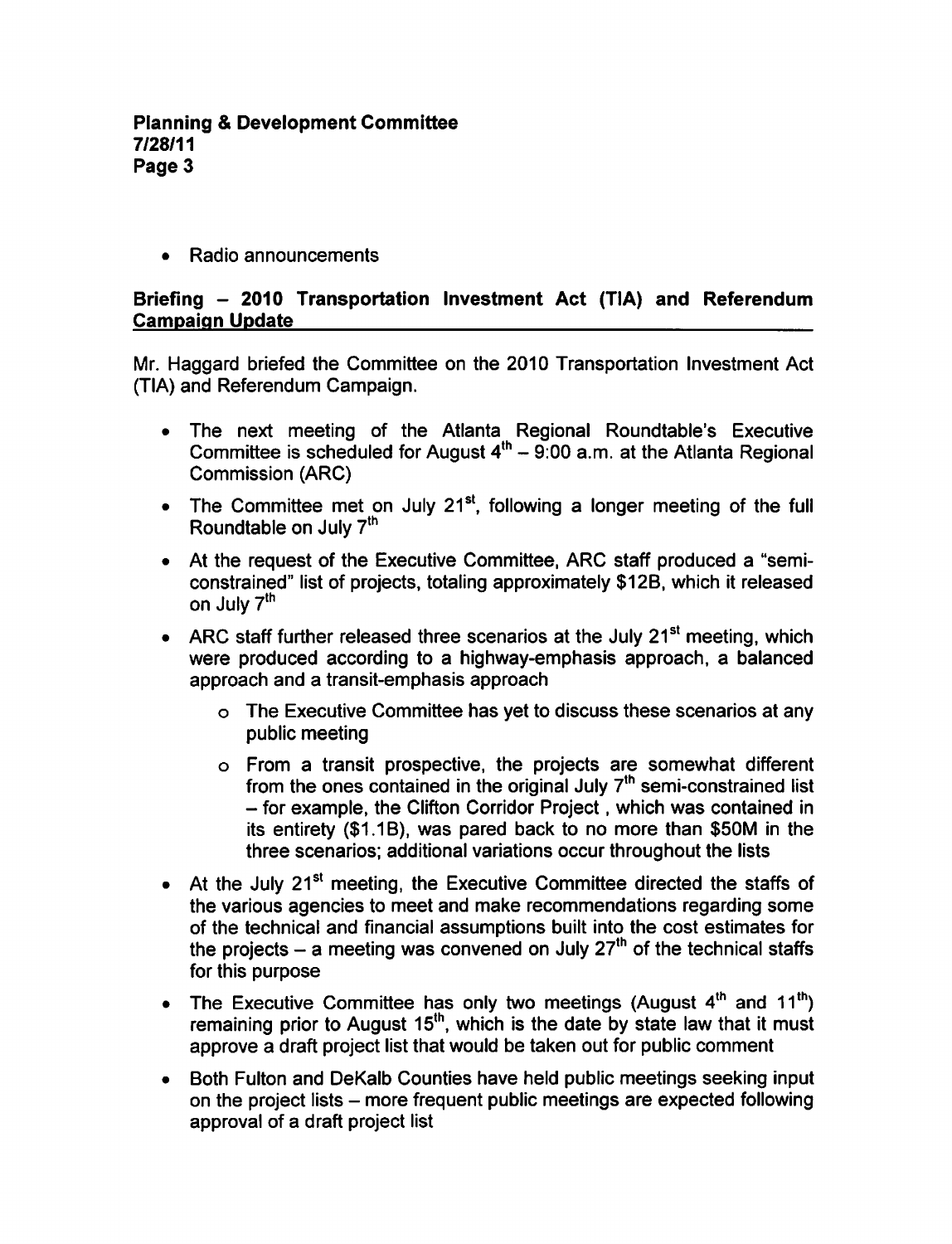- Fair Share for Transit issued a white paper suggesting that about \$4B of the available TIA funds go to transit projects, reflecting 66% of the available total – although this is only about 25% of all the funds that would be available for transportation over the next 10 years once motor fuel taxes and Federal highway matching funds are factored in
- MARTOC Chairman Mike Jacobs and Subcommittee Chair Lynne Riley held a MARTOC Governance Subcommittee hearing on June 23rd, where they heard from WMATA representatives on the variable-based fare issue
- $\bullet$  A MARTOC Infrastructure Subcommittee hearing was held on July 13<sup>th</sup>, where committee members heard from MARTA regarding its requests for State of Good Repair projects in the TIA list
- $\bullet$  At the July  $7<sup>th</sup>$  Roundtable meeting, Chairman Jacobs stated that he expected a draft bill regarding governance would be circulated by the end of July, however MARTA has not seen any legislation as of yet

Dr. Scott commented that the meeting at ARC is not to discuss the advancing of projects but more so to frame policy. Questions need to be answered: What is the long-term transit program? When can another referendum be anticipated? This is to set up policy building blocks and to understand the dollars. Basic framing of the financial side has not been apparent. The Committee is down to three weeks without having this guidance.

Mr. Daniels ask if I-285 out to Wesley Chapel is still on the list.

Mr. Haggard said heavy rail out to Wesley Chapel is still on the list for consideration.

Mr. Durrett commented that this is an unfortunate situation of timing but MARTA is in a better position since it already started this work.

# Briefing - FY 2011 Quality of Service Semi-Annual Presentation

Ms. Smith briefed the Committee on the results of MARTA's FY 2011 Semi-Annual Quality of Service (QOS) Survey, July-December 2010.

This time period includes the initial impacts of the major service reductions and fare increase that were implemented in the Fall of 2010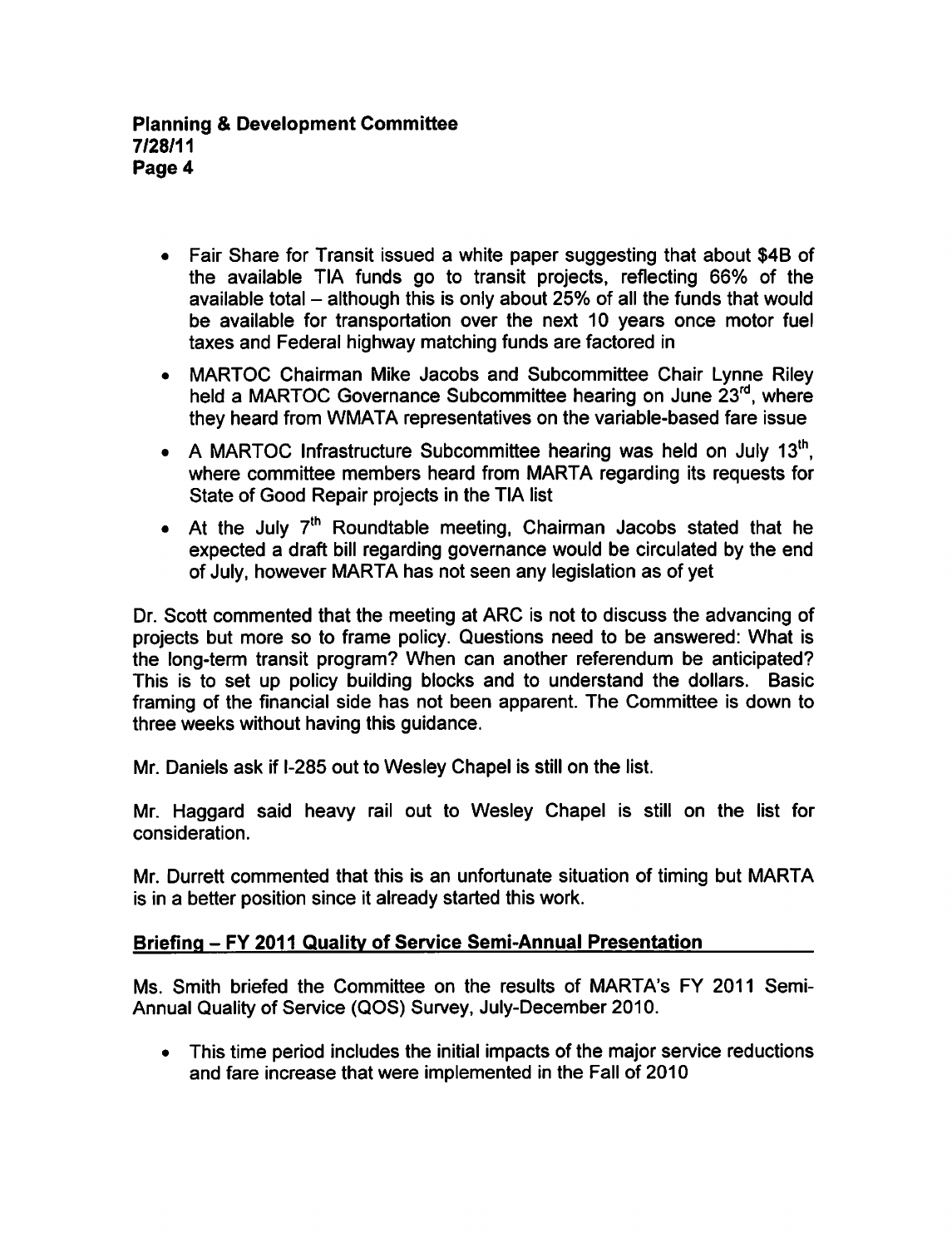- This semi-annual presentation of General Rider Survey, addresses overall customer satisfaction, loyalty and the analysis of over 40 service attributes
- MARTA's perceived performance is rated in six (6) service dimensions: Cleanliness, Customer Service, Employee Performance, Mechanical Reliability, On-Time Performance and Safety
- Results are used to track changes in customer opinions and demographics

# General Rider Survey Data Collection

- Information gathered over first two quarters of FY 2011
- Face-to-Face interviews with riders on MARTA rail and fixed-routes bus service
- Total of 5,309 interviews conducted over the survey period
- Reliability:  $+/- 1.34\%$  at 95% confidence level

### Source of MARTA Ridership

- About nine out of ten MARTA passengers (88.9%) live in MARTA's service area, a slight decrease in service area ridership of 0.3% since FY10
	- $\circ$  City of Atlanta 37.9%
	- $\circ$  DeKalb County 34.5%
	- $\circ$  Unincorporated Fulton County 16.5%

Customer Satisfaction has declined during the first six months of FY 2011, as expected with major budget and service levels reductions, compared to FY 2010 results

- Overall Customer Satisfaction has decreased by 2.4% and Customer Loyalty has decreased by 1.2%
- Bus Service Satisfaction declined by 0.5% (from 80.2% to 79.75%)
- Rail Service Satisfaction increased by 1.3% (from 83.2% to 84.5%)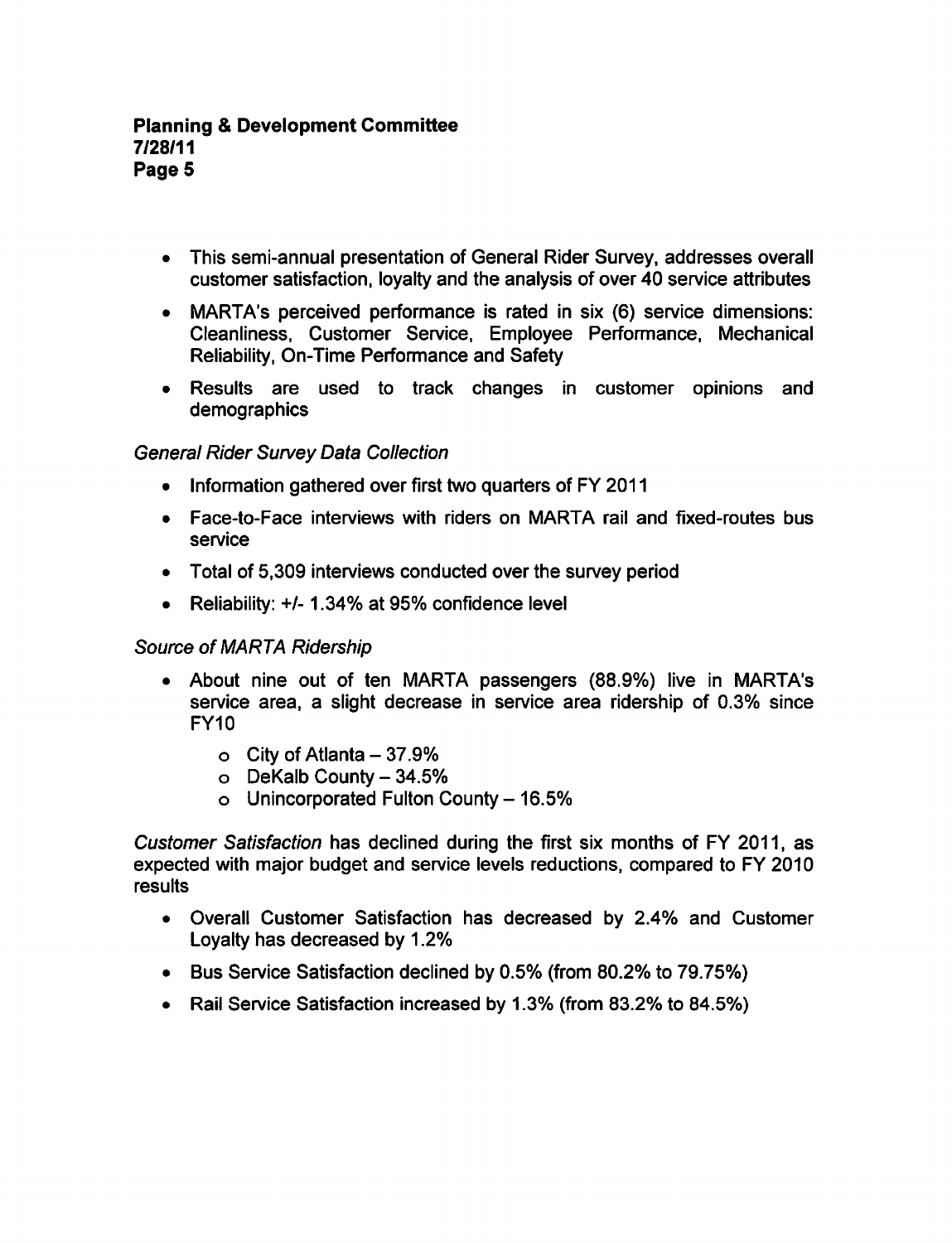Nuisance Behavior – "customer behavior which may be disturbing to others but not necessarily illegal, though probably against MARTA rules of conduct"

- 20.9% of MARTA bus riders reported that they had witnessed disturbing behavior by other passengers on the bus within 30 days of their interview
- Three out of ten (28%) rail riders responded that they had witnessed disturbing behavior by other passengers within the same time period
- Both bus and rail scores have decreased by 0.6% and 3.1% respectively
- Less than one (1) percent of patrons on the bus (0.2%), on the train  $(0.6%)$  and at stations  $(0.2%)$  said that they had been victims of a crime within 30 days of their interview
- The Office of Research & Analysis will continue to monitor the customer behavioral impacts to determine if the recent reduction of front line staff has had an impact on the overall quality of the customer experience

# Passenger Environment Survey (PES)

- What is PES?
	- o PES takes a passenger-centric approach by measuring service performance from the customers' perspective
	- NYCT (1983) and BART (1990s) programs
	- Five transit environments: fixed-route buses, Mobility vans, rail cars, rail stations and parking
	- $\circ$  More than 100 service indicators in 4 categories: cleanliness, customer information, functioning equipment and public announcements
- PES provides an objective and unbiased approach to assessing various aspects of daily service delivery
	- Use of neutral hand-held data collection workforce that report directly to a central performance measurement unit
	- Use of consistent measurement standards across all operating and support divisions
	- Use efficient data collection methods through dedicated surveyors and sampling process